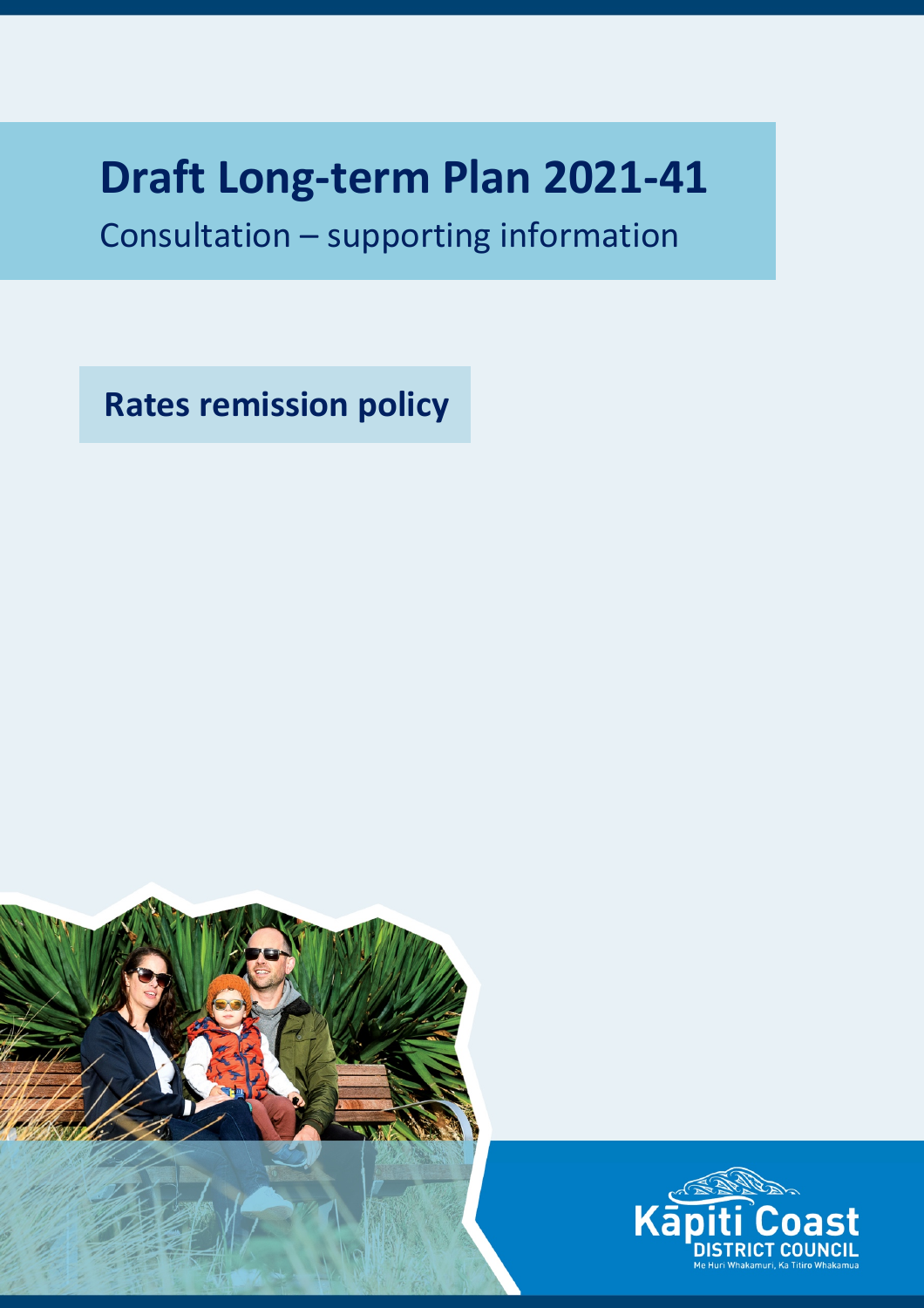# Rates remission policy

In order to allow rates relief where it is considered fair and reasonable to do so, the Council is required to adopt a policy specifying the circumstances under which rates will be considered for remission. There are various types of remission, and the circumstances under which a remission will be considered for each type may be different. The objectives, conditions and criteria relating to each type of remission are set out on the following pages.

This policy is prepared under section 109 of the Local Government Act 2002 and is made up of the following nine parts:

#### Māori freehold land

Part 1 Rates remission and rates postponement on Māori freehold land

#### Rates postponement

- Part 2 Rates postponement for farmland located in the urban rating areas of the Kāpiti Coast district
- Part 3 Optional Rates postponement

#### Rates relief

- Part 4 Rates remission for Council community properties, sporting, recreation and other community organisations
- Part 5 Rates remission for recreation, sporting and other community organisations which lease or own private property for a period of one year or longer
- Part 6 Rates remission of late payment penalty
- Part 7 Rates remissions for land protected for natural or cultural conservation purposes
- Part 8 Rates relief for residential rating units containing two separately habitable units

#### Part 9 Rates assistance policy

## Part 1 - Rates remission and rates postponement on Māori freehold land

#### Policy objective

The objectives of this policy are to:

- recognise that certain pieces of Māori freehold land may have particular conditions, features, ownership structures, or other circumstances that make it appropriate to provide for relief from rates;
- recognise where there is no occupier or person gaining an economic or financial benefit from the land;
- recognise that the Council and the community benefit through the efficient collection of rates; and
- meet the requirements of section 102 of the Local Government Act 2002 to have a policy on the remission and postponement of rates on Māori freehold land.

## Policy conditions and criteria

Application for a remission or postponement under this policy should be made prior to the commencement of the rating year. Applications

made after the commencement of the rating year may be accepted at the discretion of the Council. A separate application should be made for each rating year.

Owners or trustees making application should include the following information in their applications:

- details of the rating unit or units involved;
- documentation that shows that the land qualifies as land whose beneficial ownership has been determined by a freehold order issued by the Māori Land Court; and
- the objectives that will be achieved by the Council providing a remission.

The Council may investigate and grant remission or postponement of rates on any Māori freehold land in the district.

Relief and the extent thereof is at the sole discretion of the Council and may be cancelled and reduced at any time, in accordance with the policy.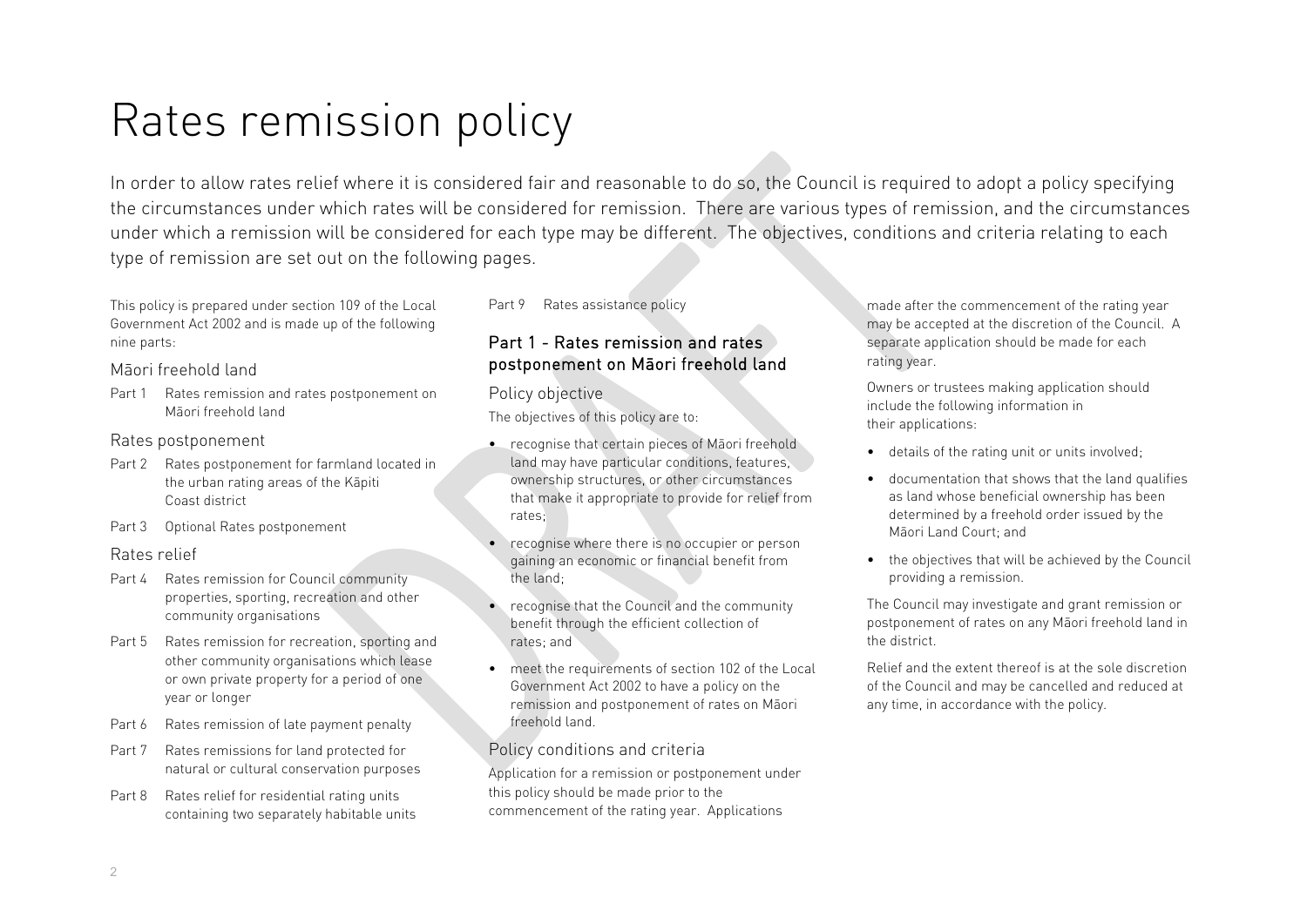The Council will give a remission or postponement of up to 100% of all rates for the year for which it is applied for based on the extent to which the remission or postponement of rates will:

- support the use of the land by the owners for traditional purposes;
- support the relationship of Māori and their culture and traditions with their ancestral lands;
- avoid further alienation of Māori freehold land;
- facilitate any wish of the owners to develop the land for economic use;
- recognise and take account of the presence of wāhi tapu that may affect the use of the land for other purposes;
- recognise and take account of the importance of the land in providing economic and infrastructure support for Marae and associated papakainga housing (whether on the land or elsewhere);
- recognise and take account of the importance of the land for community goals relating to:
	- o the preservation of the natural character of the coastal environment;
	- o the protection of outstanding natural features;
	- o the protection of significant indigenous vegetation and significant habitats of indigenous fauna;
- recognise the level of community services provided to the land and its occupiers;
- recognise matters related to the physical accessibility of the land; and
- provide for an efficient collection of rates and the removal of rating debt.

The policy shall apply to owners of Māori freehold land who meet the relevant criteria as approved by the Chair of the Council committee with responsibility for managing Council finances (at the time of adopting this policy this is the Chair of the Strategy and Operations Committee), and the Group Manager, Corporate Services.

This policy relates to Kāpiti Coast District Council rates only.

## Part 2 - Rates postponement for farmland located in the urban rating areas of the Kāpiti Coast district

#### Policy objective

The objective of this policy is to encourage owners of farmland located in the urban rating areas to refrain from subdividing their land for residential, commercial, and industrial purposes unless doing so demonstrably supports intended outcomes of the Kāpiti Coast District Plan.

## Policy conditions and criteria

The policy will apply to rating units that are:

- located in the urban rating area of a ward of the Kāpiti Coast district;
- individual or contiguous rating units, 10 hectares in area or more;
- farmland whose rateable value in some measure is attributable to the potential use to which the land may be put for residential, commercial, industrial, or other non-farming development; and
- actively and productively farmed by the ratepayer or the farming business.

The application for rate postponement must be made to the Council prior to the commencement of the

rating year. Applications received during a rating year will be eligible for the commencement of the following rating year. No applications will be backdated.

A new application must be made for each financial year.

Ratepayers making application should include the following documents in support of their application:

- details of ownership of the rating unit; and
- information on the farming activities.

If an application is approved the Council will request its valuation service provider to determine a rates postponement value of the land. The rates postponement value specifically excludes any potential value that, at the date of valuation, the land may have for residential purposes, or for commercial, industrial, or other non-farming use.

The rates postponed for any rating period will be the difference between the rates calculated according to the rateable land value and the rates calculated according to the rates postponement land value.

Any objection to the rate postponement land value, determined by the Council and its valuation service provider, will not be upheld.

All rates whose payment has been postponed and which have not been written off become due and payable immediately on:

- the land (or any part of) ceasing to be farmland;
- the land being subdivided;
- the value of the land ceasing to have a portion of its value attributable to the potential use to which the land may be put for residential, commercial, industrial, or other non-farming development; or
- there being a change of ownership of the farmland.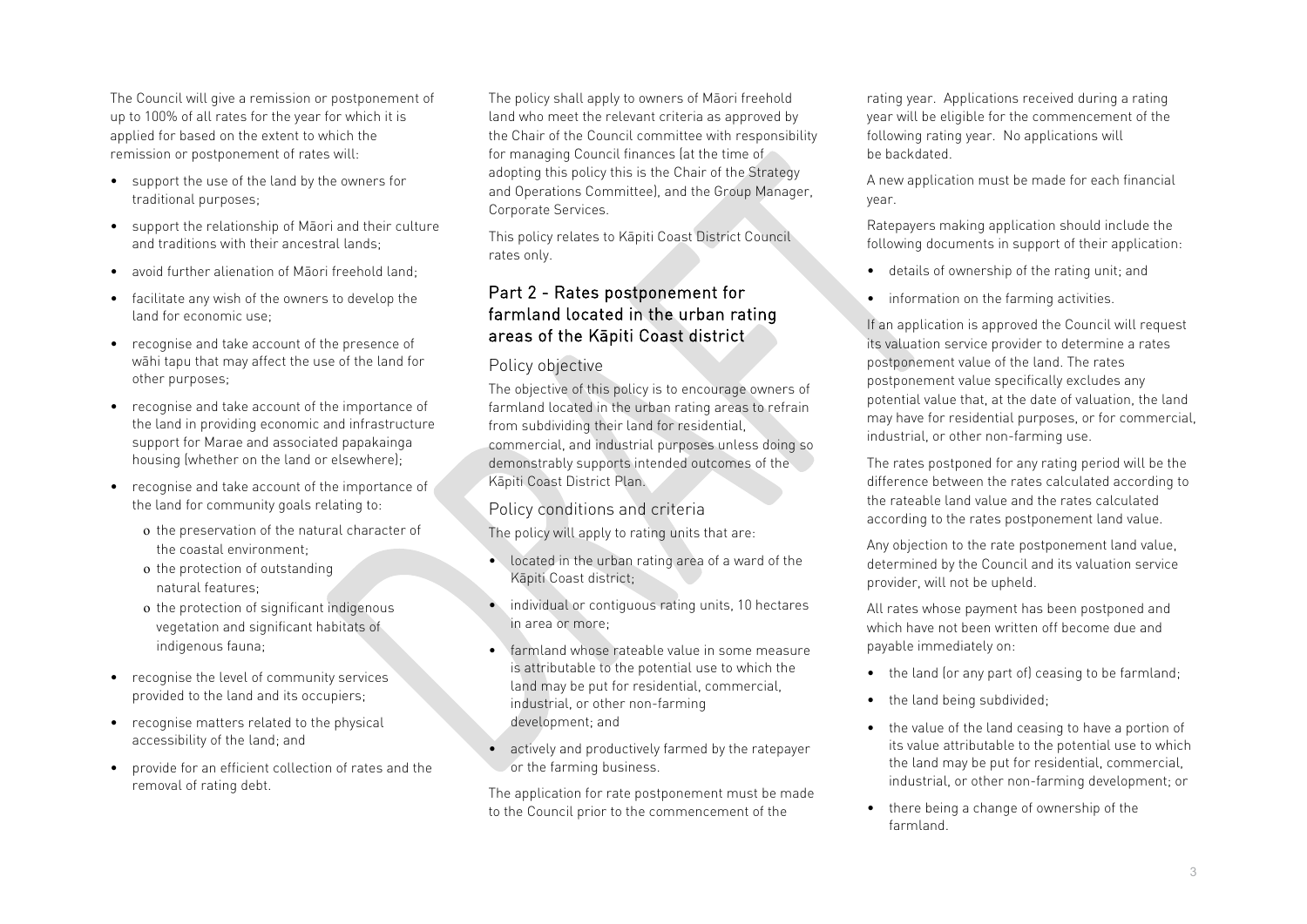Postponed rates may be registered as a charge against the land so that any postponed rates will be paid on or before the sale or transfer of the property.

Postponed farmland rates are written off after five years if a property is not subdivided or sold.

The policy shall apply to ratepayers who meet the relevant criteria as jointly approved by the Chair of the Council Committee with responsibility for managing Council finances and the Group Manager, Corporate Services.

## Part 3 – Optional Rates postponement

#### Policy objective

The objective of this policy is to assist residential ratepayers 65 years of age and over who want to defer the payment of rates by using the equity in their property. The policy also applies to those who may have financial difficulties or unusual circumstances, as long as they have the required equity in their property.

## Policy criteria

Current and all future rates may be postponed indefinitely:

- if at least one of the applicants is 65 years of age or older; or
- in demonstrable cases of significant financial difficulty.

Only rating units defined as residential, that are owned by the applicant and used by the applicant as their sole or principal residence will be eligible for consideration of rates postponement.

For the year of application, the applicant must have applied for the government rates rebate before any rates will be postponed.

The postponed rates (including any GWRC postponed rates) will not exceed 80% of the available equity in the property. The available equity is the difference between the Council's valuation of the property and the value of any encumbrances against the property, including mortgages and loans.

The property must be insured for its full value.

All rates are eligible for postponement except for:

- targeted rates for water supplied by volume; and
- lump sum options which are rates paid in advance

All applications for postponement must be made on the prescribed form.

Those applying for postponement of rates because they are experiencing significant financial difficulty should provide clear details and proof of their circumstances.

#### Policy conditions and criteria

The Council recommends that all applicants seek advice from an appropriately qualified and independent financial advisor on the financial impacts and appropriateness of postponing their rates.

The Council will postpone payment of the residual rates (the amount of rates payable after any optional payment has been made) if the ratepayer meets the above criteria

An administration fee will be charged on the postponed rates which will not exceed the administrative and financial costs to Council of the postponement.

If the property in respect of which postponement is sought is subject to a mortgage, then the applicant will be required to obtain the mortgagee's consent before the Council will agree to postpone rates.

The postponed rates, or any part thereof, may be paid at any time.

The applicant may choose to postpone a lesser amount of rates than the amount they may be entitled to under the terms of this policy.

Any postponed rates (under this policy) will be postponed until:

- a) the ratepayer's death;
- b) the ratepayer no longer owns the rating unit:
- c) the ratepayer stops using the property as his or her residence; or
- d) until a date specified by the Council.

Postponed rates will be registered as a statutory charge against the property to protect the Council's right to recover postponed rates. At present, the law does not allow councils to register such a statutory land charge against Māori freehold land. Accordingly, Māori freehold land is not eligible for rates postponement (unless and until the law is changed so that the Council can register a statutory land charge).

For the rates to be postponed the Council will require evidence each year, by way of statutory declaration, of the ratepayer's property insurance and the value of encumbrances against the property, including mortgages and loans.

## Review or suspension of policy

The policy is in place indefinitely and can be reviewed subject to the requirements of the Local Government Act 2002 at any time. Any resulting modifications will not change the entitlement of people already in the scheme to continued postponement of all future rates.

The Council reserves the right not to postpone any further rates once the total of postponed rates and accrued charges exceeds 80% of the rateable value of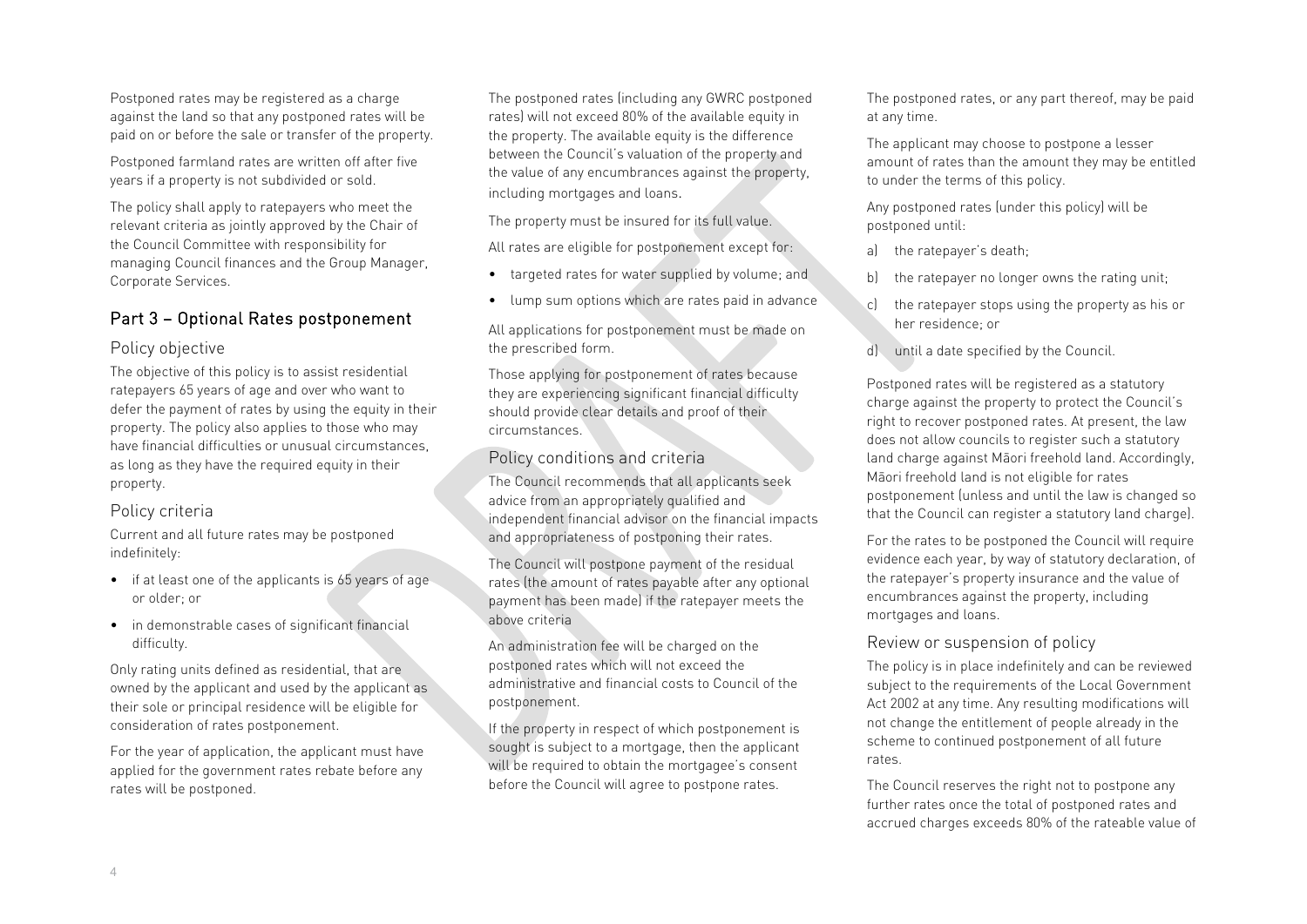the property as recorded in the Council's rating information database.

The policy acknowledges that future changes in policy could include withdrawal of the postponement option.

#### Procedures

Applications must be on the required application form which is available on the Council's website.

The policy will apply from the beginning of the rating year in which the application is made although the Council may consider backdating past the rating year in which the application is made depending on the circumstances.

The policy shall apply to ratepayers who meet the relevant criteria as approved by the Group Manager, Corporate Services (with sub-delegation to Chief Financial Officer).

## Part 4 - Rates remission for Council community properties, sporting, recreation and other community organisations

## Policy objective

The objectives of this policy are to:

- facilitate the on-going provision of noncommercial (non-business) community services and/or sporting and recreational opportunities that meets the needs of Kāpiti Coast district's residents;
- provide rating relief to Council community properties, sporting, recreation and other community organisations; and
- make membership of the sporting, recreation and other community organisations more accessible to the general public, particularly disadvantaged groups. These include children, youth, young

families, older persons and economically disadvantaged people.

## Policy conditions and criteria

The policy may apply to land owned by the Council which is used exclusively or principally for community purposes, sporting, recreation, or to land which is owned and occupied by a charitable organisation and used exclusively or principally for sporting, recreation or other community purposes.

The policy does not apply to:

- organisations operated for private pecuniary profit, or those which charge commercial tuition fees; and
- groups or organisations whose primary purpose is to address the needs of adult members (over 18 years) for entertainment or social interaction, or who engage in recreational, sporting, or community services as a secondary purpose only.

Under this policy the following rate remission may apply to the Council and those sporting, recreation and other community organisations which qualify:

• A 50% remission may apply to the Council rates and charges (excluding water and wastewater).

No second remission of rates will be made on those properties which have already received a rate remission for a financial year or those properties which are fully or partially non-rateable under the provisions of schedule one, part two, of the Local Government (Rating) Act 2002.

The policy requires that applications for rate remission from all qualifying organisations must be made to the Council prior to the commencement (by 30 June) of the rating year for which the remission is being applied. No applications will be backdated.

Organisations making an application must provide the following documents in support of their application:

- statement of objectives;
- full financial accounts;
- information on activities and programmes; and

The policy may automatically apply to land owned by the Council which is used exclusively or principally for community purposes, sporting and recreation.

The policy may apply to recreation, sporting and other community organisations who meet the relevant criteria as jointly approved by the Chair of the Council committee with responsibility for managing Council finances and the Group Manager, Corporate Services.

## Part 5 - Rates remission for recreation, sporting and other community organisations which lease or own private property for a period of one year or longer

## Policy objective

The objectives of this policy are to:

- facilitate the on-going provision of noncommercial (non-business) community services and/or recreational opportunities that meets the needs of Kāpiti Coast district's residents;
- provide rating relief to recreation, sporting and other community organisations; and
- make membership of the recreation, sporting and other community organisations more accessible to the general public, particularly disadvantaged groups. These include children, youth, young families, older persons, and economically disadvantaged people.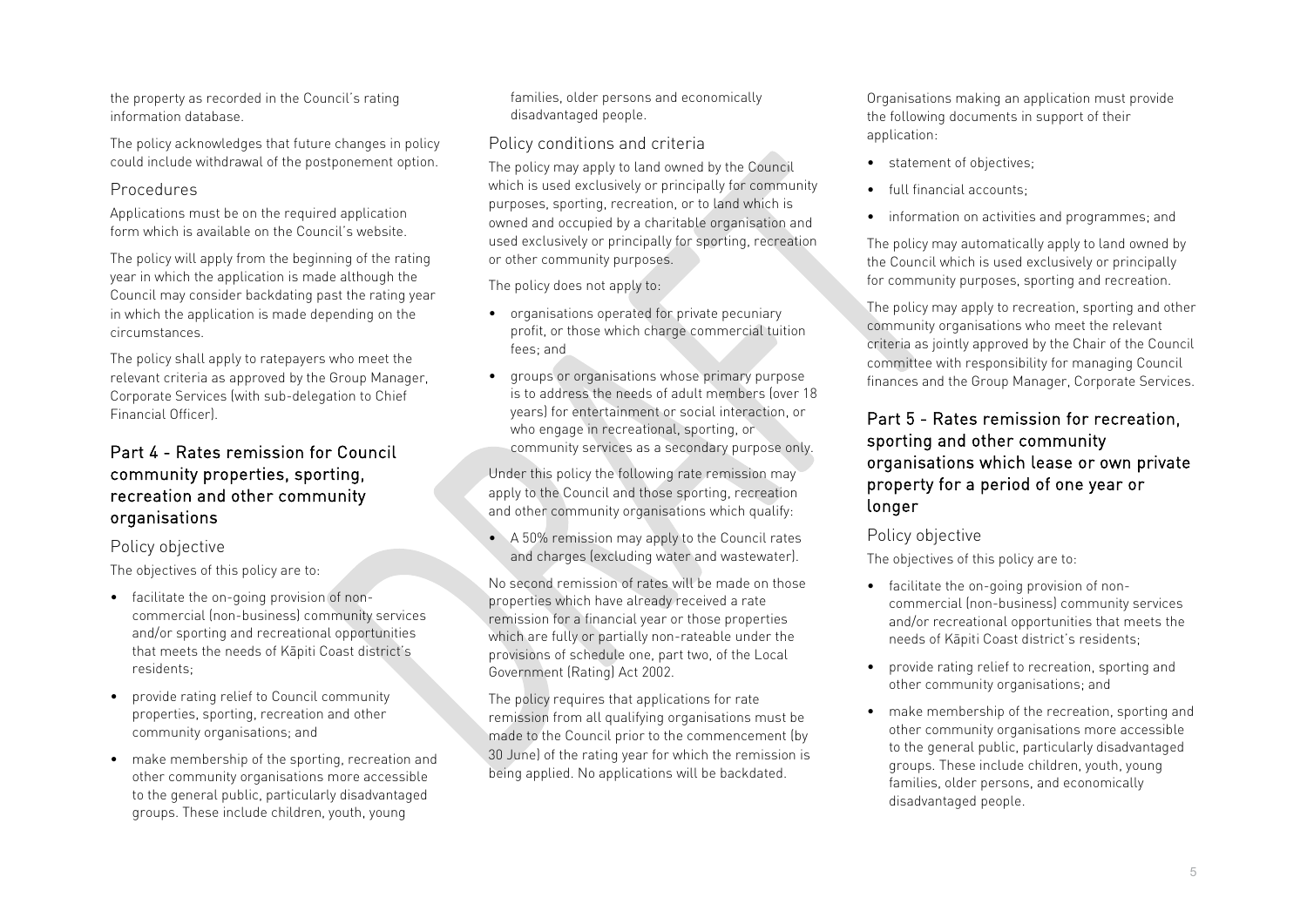## Policy conditions and criteria

The policy may apply to property leased or owned by a charitable organisation for a period of at least one year, is used exclusively or principally for recreation, sporting or community purposes, and the organisation is liable for the payment of the Council's rates under the property's lease agreement, or as the property owner.

The policy does not apply to:

- organisations operated for private pecuniary profit, or those which charge commercial tuition fees; and
- groups or organisations whose primary purpose is to address the needs of adult members (over 18 years) for entertainment or social interaction, or who engage in recreational, sporting, or community services as a secondary purpose only.

Under this policy the following rate remission may apply to those recreational, sporting and other community organisations which qualify:

• a 50% remission of the Council's rates and charges (excluding water and wastewater).

This 50% maximum rate remission may also apply to recreation, sporting and other community organisations that qualify and have a liquor licence. (Note: The reason for allowing recreation, sporting and other community organisations with liquor licences to also receive a 50% rate remission is because the change in social drinking patterns means that the liquor licenses no longer provide the same level of funding as was previously the case.)

No second remission of rates will be made on those properties which have already received a rate remission for a financial year or those properties which are fully or partially non-rateable under the provisions of schedule one, part two, of the Local Government (Rating) Act 2002.

The policy requires that applications for rate remission must be made to the Council prior to the commencement (by 30 June) of the rating year for which the remission is being applied. No applications will be backdated.

Organisations making application must provide the following documents in support of their application:

- statement of objectives;
- full financial accounts;
- evidence of their lease or ownership of the property;
- evidence of the amount of rates paid to the property owner or to the Council for each financial year;
- information on activities and programmes;

The policy may apply to recreation, sporting and other community organisations who meet the relevant criteria as jointly approved by the chair of the Council committee with responsibility for managing Council finances and the Group Manager, Corporate Services.

## Part 6 - Rates remission of late payment penalty

#### Policy objective

The objective of this policy is to enable the Council to act fairly and reasonably when rates have not been received by the penalty date.

#### Policy conditions and criteria

The policy will apply to a ratepayer who has had a penalty levied where it is demonstrated that the penalty has been levied because of an error by the Council. Remittance will be upon either receipt of an application from the ratepayer or identification of the error by the Council.

The policy may also apply to a ratepayer where the Council considers that it is fair and equitable to do so. Matters that will be taken into consideration include the following:

- the ratepayer's payment history; being two clear years history without penalty OR two years history without a previous penalty remission;
- the impact on the ratepayer of extraordinary events;
- the payment of the full amount of rates due; or
- the ratepayer entering into an agreement with the Council for the payment of their rates.

Under this policy the Council reserves the right to impose conditions on the remission of penalties. The policy shall apply to ratepayers who meet the relevant criteria as approved by the Group Manager, Corporate Services (with sub-delegation to the Chief Financial Officer).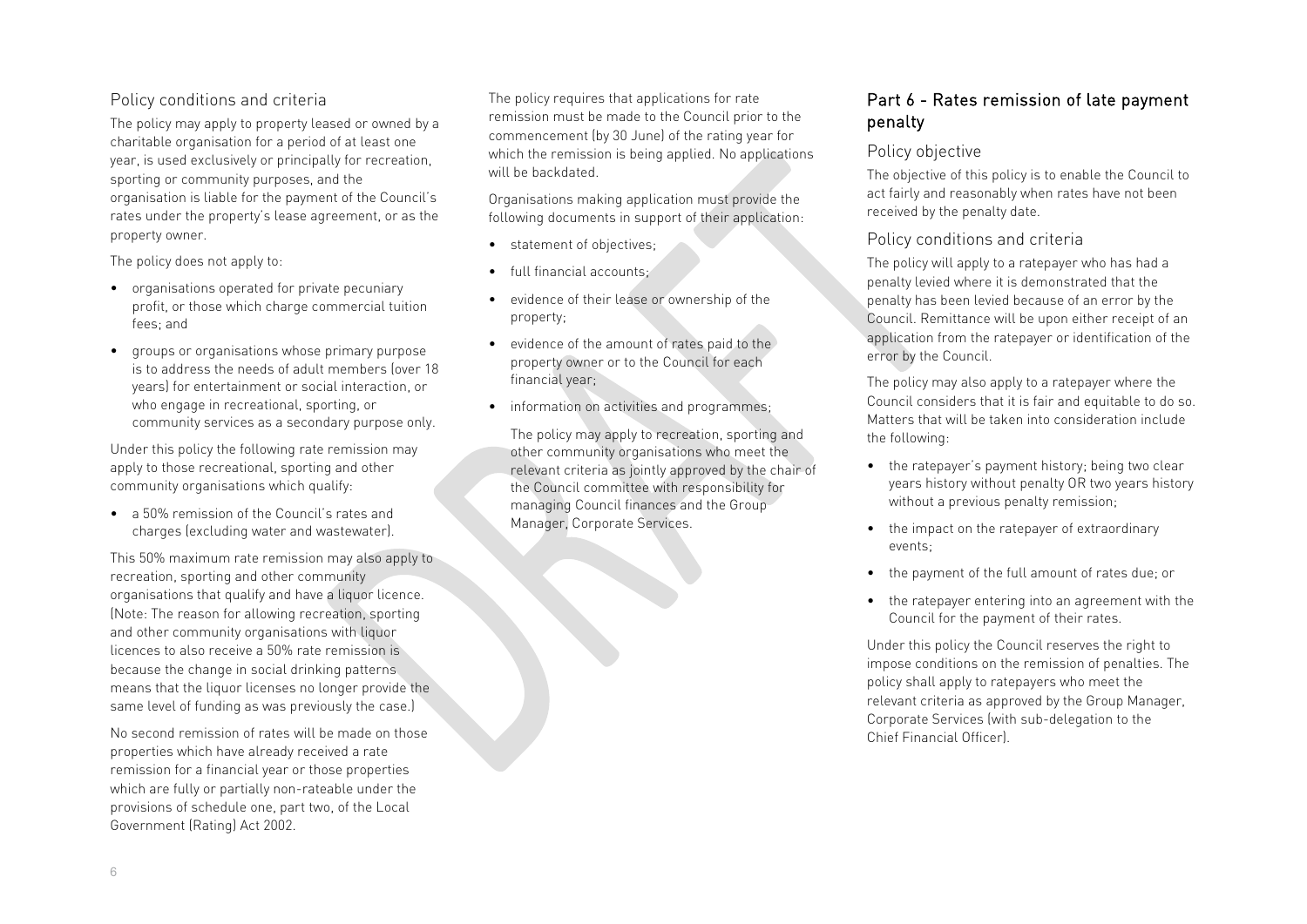## Part 7 - Rates remission for land protected for natural or cultural conservation purposes

## Policy objective

The objective of this policy is to preserve and promote natural resources and heritage land to encourage the maintenance, enhancement and protection of land for natural or cultural purposes.

## Policy conditions and criteria

This policy supports the provisions of the Kāpiti coast district plan and the heritage strategy. It recognises that most heritage features are already protected by rules in the district plan and encourages landowners to maintain, enhance and protect heritage features by offering a financial incentive.

Ratepayers who own rating units which have some feature of cultural or natural heritage which is voluntarily protected may qualify for remission of rates under this policy, for example:

- properties that have a QEII covenant under section 22 of the Queen Elizabeth the Second National Trust Act 1977 registered on their record(s) of title;
- properties that have a conservation covenant with the Department of Conservation registered on their record(s) of title;
- properties that have a site listed in the district plan heritage register (excluding any buildings);
- appropriately protected riparian strips; and
- heritage features that are protected by a section 221 consent notice (Resource Management Act 1991) registered on the record of title (excluding buildings).

This policy does not apply to land that is non-rateable under section 8 of the Local Government (Rating) Act 2002 and is liable only for rates for water supply or wastewater disposal.

Applications for rates remission in accordance with this policy must be in writing and supported by documentary evidence of the protected status of the rating unit, for example, a copy of the covenant agreement or other legal mechanism.

In considering any application for remission of rates under this policy, the Council committee responsible for the Council's environmental and natural heritage portfolio will consider the following criteria:

- the extent to which the preservation of natural or cultural heritage will be promoted by granting remission on rates on the rating unit;
- the degree to which features of natural or cultural heritage are present on the land;
- the degree to which features of natural or cultural heritage inhibit the economic utilisation of the land;
- whether, and to what extent, public access to/over the heritage feature is provided for;
- the extent to which the heritage feature is legally (e.g. covenanted) and physically (e.g. fenced) protected;
- in respect of geological sites and wāhi tapu:
	- the importance of the place to the tāngata whenua;
	- the community association with, or public esteem for, the place;
	- the potential of the place for public education;
	- the representative quality and/or a quality or type or rarity that is important to the District;
- the potential of the place as a wildlife refuge or feeding area;
- the potential of the place for its diversity in flora and fauna.
- in respect of ecological sites (areas of significant indigenous vegetation and significant habitats of indigenous flora) whether the site has:
	- Representativeness the site contains an ecosystem that is under-represented or unique in the ecological district:
	- Rarity the site contains threatened ecosystems; threatened species; and species that are endemic to the ecological district;
	- Diversity the site has a diversity of ecosystems species and vegetation;
	- Distinctiveness the site contains large / dense population of viable species; is largely in its natural state or restorable; has an uninterrupted ecological sequence; and contains significant land forms;
	- Continuity and linkage within landscape the site provides, or has potential to provide, corridor/buffer zone to an existing area;
	- Cultural values the site has traditional importance for Māori; recreational values; significant landscape value; protection of soil values; water catchment protection; recreation or tourism importance; and aesthetic coherence;
	- Ecological restoration an ability to be restored; difficulty of restoration; and cost/time;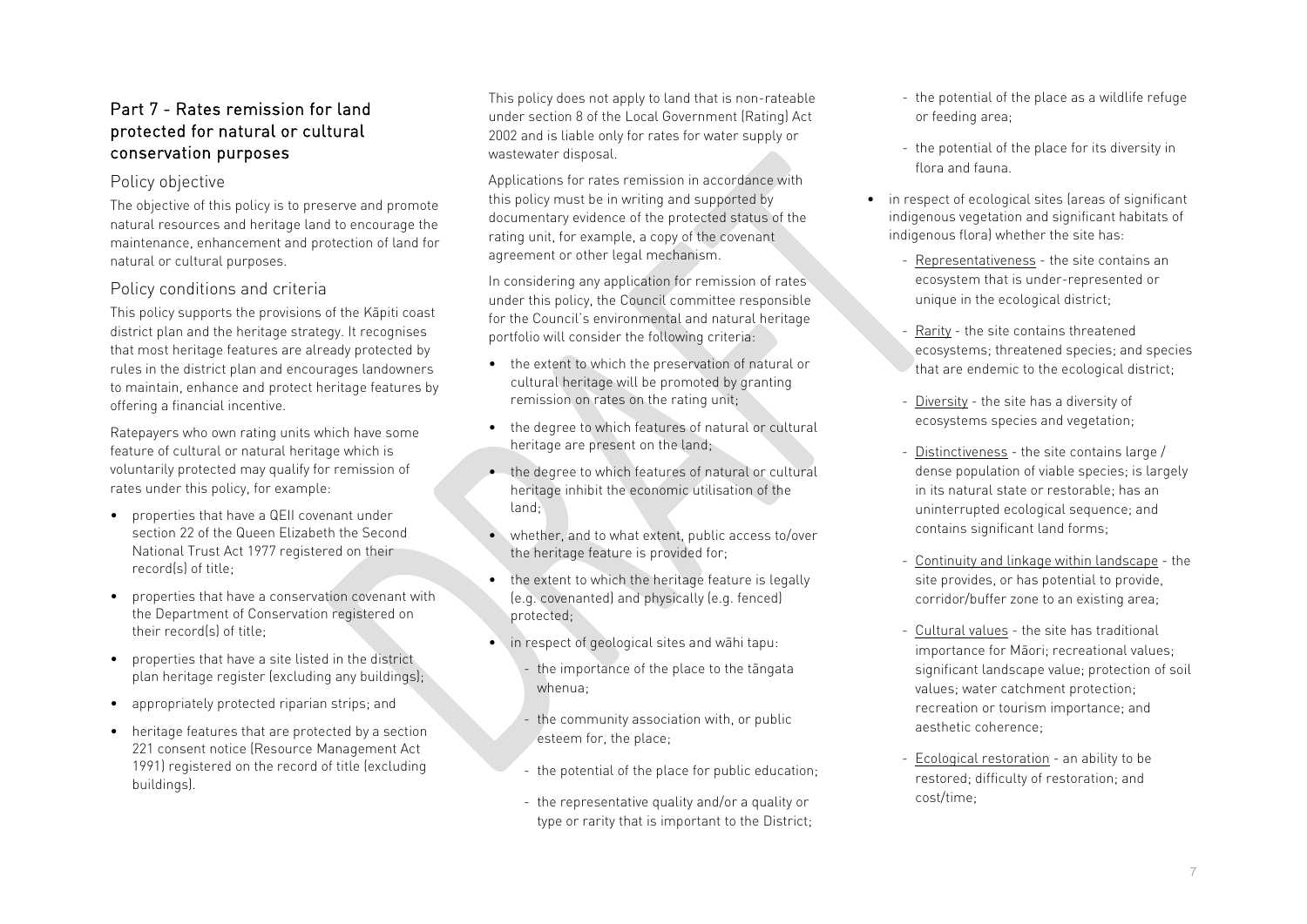- Landscape integrity significance to the original character of the landscape; isolated feature (for example, does it stand out or blend in); and whether it has a role in landscape protection; and
- Sustainability size and shape of area; activities occurring on the boundaries which may affect its sustainability; adjoins another protected area; links; and easily managed.

Where remission of rates is granted under this policy the landowner, in conjunction with the Council, will be required to develop a heritage management plan.

The purpose of a heritage management plan is to set out a plan of action for managing a heritage feature within the Kāpiti coast district that is subject to rates remission.

The heritage management plan will:

- be reviewed on an annual basis by the Council in conjunction with the landowner;
- may contain conditions which shall be complied with on an on-going basis, including requirements to fence off the area, undertake weed control and restoration, undertake pest control and keep stock out of the area; and
- will ensure that the site will be managed in a manner that protects and enhances the heritage feature.

The amount of remission will be determined on a case-by-case basis by the Council Committee responsible for the Council's environmental and natural heritage portfolio, taking into account the merits of the protected feature and the extent to which it meets the criteria specified in this policy.

In granting rates remission under this policy, the Council committee responsible for the Council's environmental and natural heritage portfolio may specify certain conditions before remission will be granted.

Applicants will be required to agree in writing to these conditions and to pay any remitted rates if the conditions are violated.

## Part 8 – Policy for rates relief for residential rating units containing two separately habitable units

#### Policy objective

The objectives of this policy are:

#### Objective 1

To enable the Council to provide relief for ratepayers who own a residential rating unit containing two habitable units, where the second unit is:

- either a consented family flat or is designated a minor flat<sup>[1](#page-7-0)</sup> : and
- used only to accommodate non-paying guests and family

## Objective 2

To enable the Council to provide relief for ratepayers who own a residential rating unit containing two habitable units, where the second unit is:

- designated a minor flat; and
- only rented out for less than one month each year.

 $1 A$  designated minor flat has a floor area less than 60m<sub>2</sub> in a rural zone and a floor area less than  $54m<sub>2</sub>$  in an urban zone.

## <span id="page-7-0"></span>Policy conditions and criteria

## Objective 1

- 1.1 The Council may remit a second targeted rate for community facilities and water supply fixed rates set on a separately habitable portion of the rating unit, provided that:
	- a) the ratepayer provides a written application each year;
	- b) their rating unit contains two habitable units, where the second unit is either a consented family flat or is designated a minor flat;
	- c) the second unit is used only for family and friends of the occupants of the first unit on a non-paying basis; and
	- d) the application is accompanied by a statutory declaration of intent made by the ratepayer that declares that all the above conditions will be complied with in the ensuing year.
- 1.2 If a rating unit contains more than two habitable units used by non-paying guests and family, only one is entitled to remission.

## Objective 2

- 2.1 The Council may remit a second targeted rate for community facilities and Districtwide water supply fixed rates set on a separately habitable portion of the rating unit, provided that:
	- a) the ratepayer provides a written application each year;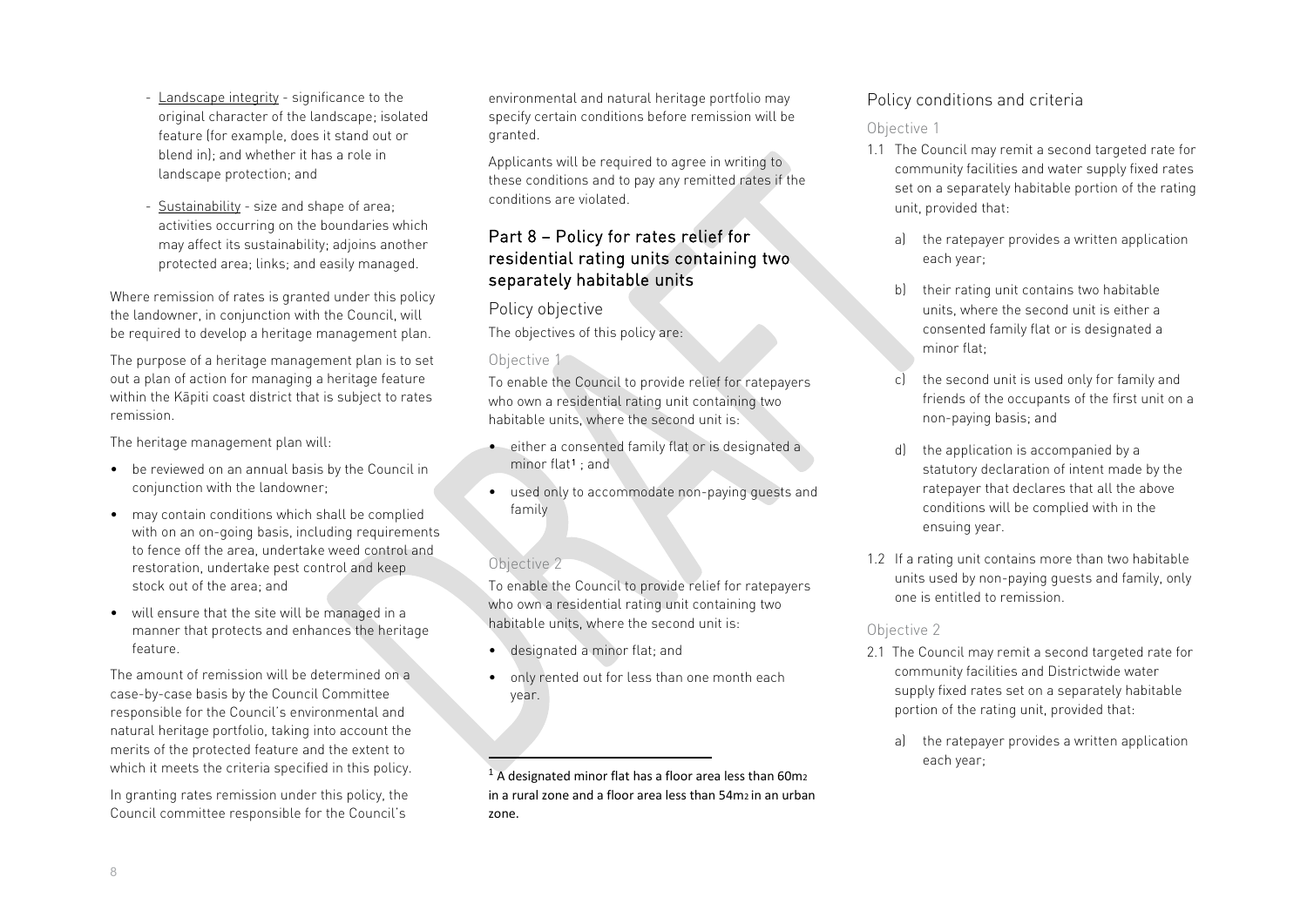- b) their rating unit contains two habitable units, where the second unit is designated a minor flat;
- c) their rating unit contains two habitable units; where the second unit is only rented out for less than one month each year; and
- d) the application is accompanied by a statutory declaration of intent made by the ratepayer that declares that all the above conditions will be complied with in the ensuing year.
- 2.2 If a rating unit contains more than two habitable units used by non-paying guests and family, only one is entitled to remission.

Application process for Objectives 1 and 2

The application for remission must be made to the Council prior to the commencement (by 30 June) of the rating year for which the remission is being applied. Applications will not be backdated.

Decisions for remission of rates for rating units consisting of two separately habitable units will be delegated to the Group Manager, Corporate Services (with sub-delegation to the Chief Financial Officer).

## Part 9 - Rates assistance

## Policy objectives

The objective of this policy is to set out the circumstances in which the Council will offer financial assistance (a remission of rates) to those people experiencing difficult financial circumstances.

## Introduction

This policy is divided into three sections as follows:

1. People who are facing on-going financial difficulties:

- a) Ratepayers who own their own home;
- b) Ratepayers who own rental properties, who are applying jointly with and on behalf of a tenant facing difficult financial circumstances;

2. People who are facing temporary financial difficulties.

3. Water rate remission for vulnerable households relating to high water use.

## 1. On-going financial assistance

Policy conditions and criteria

## General criteria

Application for on-going financial assistance must be made between 1 January and 30 June in the rating year in which the assistance is being applied for. Applications will be processed from 1 February onwards.

Funding will be available until such time as the rates assistance fund is fully subscribed in each financial year.

## Ratepayers who own their own home

- (A) A ratepayer who is experiencing on-going financial difficulty may be eligible for financial assistance (a remission of rates) of up to \$300 if they meet the following criteria:
	- o the applicant owns the property; and
	- o the applicant resides at the property; and
	- total household income before tax for the specified financial year, is less than or equal to the gross NZ Superannuation income level for a couple where both qualify; and
	- o the applicant has first applied for the central government rates rebate; and
- o expenditure on Kāpiti Coast District Council rates (after netting off any central government rates rebate) is more than 5% of net disposable income.
- (B) Ratepayers who own rental properties, who are applying jointly with and on behalf of a tenant facing difficult financial circumstances

A tenant who is experiencing on-going financial difficulty can make a joint application with their landlord for financial assistance (a remission of rates) of up to \$300. Only the landlord, as the owner of the property, can receive this financial assistance (a remission of the Council's rates) from the Council. If the landlord receives a remission, they must pass it on to the tenant.

The tenant and landlord may be eligible for financial assistance if the following criteria have been met:

- the landlord is renting to a tenant whose total household income before tax for the specified financial year, is less than or equal to the gross NZ Superannuation income level for a couple where both qualify and proof of income is supplied;
- the landlord and tenant provide a joint application form and an explanation of the financial difficulty experienced with appropriate support;
- expenditure on Kāpiti Coast District Council rates is more than 5% of the tenant's net disposable income;
- the tenant has a rental agreement for no less than six months and a copy of the rental agreement is provided;
- the landlord provides proof of the current record of the rental paid; and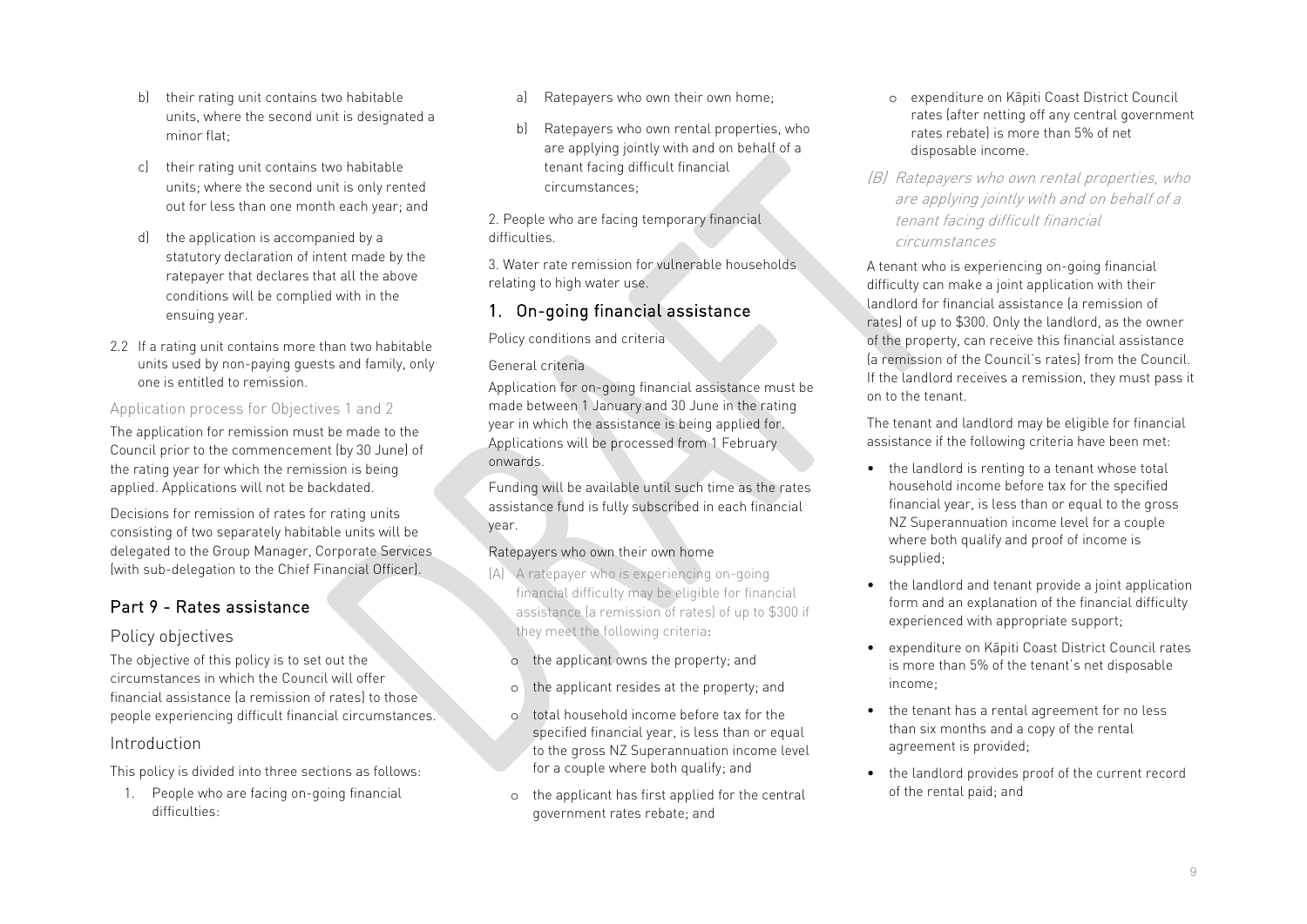10

• proof at the end of the year that the full amount of annual rate remission has been forwarded on to the tenant.

Should the landlord receive the remission and then not continue to pass on the remission to the tenant, the amount of the remission will be subsequently charged to the relevant rateable property.

## 2. Temporary financial assistance

The Council will make available financial assistance (a remission of rates) of up to \$300 per rateable property for those applicants who are experiencing financial difficulties due to, for example, repair of water leaks, a serious health issue (including ongoing serious health issues) or for essential housing maintenance.

Applications may be made throughout the year and will be considered until the available Rates assistance fund is fully subscribed

Policy conditions and criteria

A ratepayer who has incurred significant one-off expenditure may be eligible for financial assistance (a remission of rates) of up to \$300 if they meet the following criteria:

- o the applicant is the owner of the property;
- o the applicant resides at the property;
- o total household income before tax for the specified financial year, is less than or equal to the gross NZ Superannuation income level for a couple where both qualify; and proof of income is supplied;
- o one-off expenditure has been incurred in relation to repairs for water leaks, a serious health issue or for essential housing maintenance within the same financial year and proof of expenditure and reasons for expenditure are provided;
- o the applicant has also applied for the central government rates rebate and is receiving all relevant funding; and
- o the effect of the one-off expenditure is to reduce net disposable income such that rates, net of any central government rates rebate, is more than 5% of net disposable income.

## 3. Water rate remission for vulnerable households relating to high water use

Applicants may apply for this remission in May with applications being assessed and applied to individual water rate accounts in June.

Criteria for approving water rate remission

Applications will be assessed against the following Criteria:

(A) Ratepayer: owner of property – water variable charge paid by property owners

A property owner with two or more dependents living at the property may apply for a water rate remission provided that:

- o the applicant owns the property;
- o the applicant resides at the property;
- the property owner is receiving a working for families tax credit;
- o total water rate charges from 1 July to 30 April have exceeded \$311
- (B) Landlord and tenant: water variable charge paid by landlord and on-charged to tenant

A tenant with two or more dependents living at the property may apply for a water rate remission provided that:

- the tenant has a rental agreement for no less than six months and a copy of the rental agreement is provided;
- the tenant resides at the property and the property is also classified as residential;
- the tenant is receiving a working for families tax credit;
- total water rates charges from 1 July to 30 April have exceeded \$311;
- their landlord is informed and agrees to adjust any on-charged variable water charge to their tenant by the amount remitted by the Council.

Should the landlord receive the remission and then not continue to pass on the remission to the tenant, the amount of the remission will be subsequently charged to the relevant rateable property.

#### General conditions

o no rates remission will be provided for any variable charge for water use where that water use is for other than internal or essential household use.